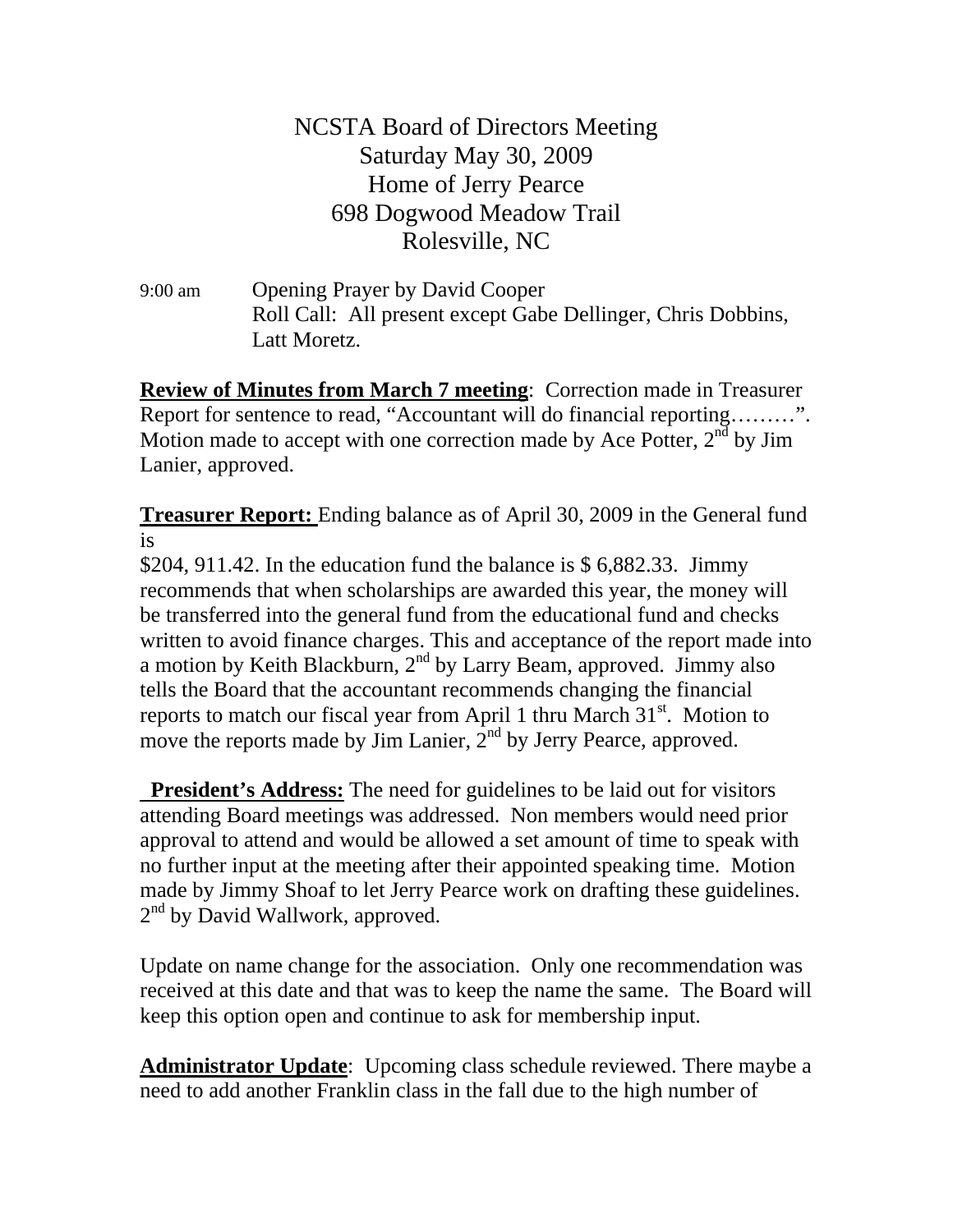installers in 828 area code who have not yet completed their CE's. The Symposium is coming along nicely for Greenville in August. The preregistration deadline is June  $15<sup>th</sup>$  for discounted vendor rates. Connie will send out a list of registered vendors. Elizabeth Dietzman has agreed to come and be our opening session speaker. Tuesday evening (August,  $11<sup>th</sup>$ ) will be the Vendor dinner. Classes will begin Wednesday morning and the Gala will be held Wednesday Evening.

Demo-site update: Contract reviewed with the revisions the Shriner's sent back to the Board. Revisions are agreeable, however the Board would like to take a little more time to scout out properties to possibly purchase rather than lease. All members agree to allow a little more research before signing a contract with the Shriner's Club.

NCSU has approached the Board again about partnering with them for the CE classes for installers/inspectors. After discussion , Jim Lanier makes a motion to decline this offer and continue with our classes as we have over the last 2 years. This was seconded by Jerry Pearce and all approved by the Board.

Emerald Enterprises contract approved by the Board and motion made by Ace Potter to accept as written,  $2<sup>nd</sup>$  by Jim Lanier and approved. This contract will be valid thru June 10, 2011.

**Lobbyist Update:** Budget concerns for the State. The House Budget is due in 10 days. They are already reviewing the Governor's budget. The Installer Certification fund was targeted by the Governor for a total amount of \$168,000.00. This was legal under the emergency protocol. House Bill 685 & 706 would correct this if passed. This would change it to where the fees are established and controlled by the Certification Board (Not DENR) and it would not be able to be taken by the state.

House Bill 617 limits outside work of DENR and County employees (Conflict of Interest discussed at previous meetings). This passed the House 138 to 2 and now goes to the Senate.

House Bill 1100 concerns rules for Stormwater coming off composting facilities. NCSTA has representation in helping establish guidelines. This has passed the House and moved to the Senate.